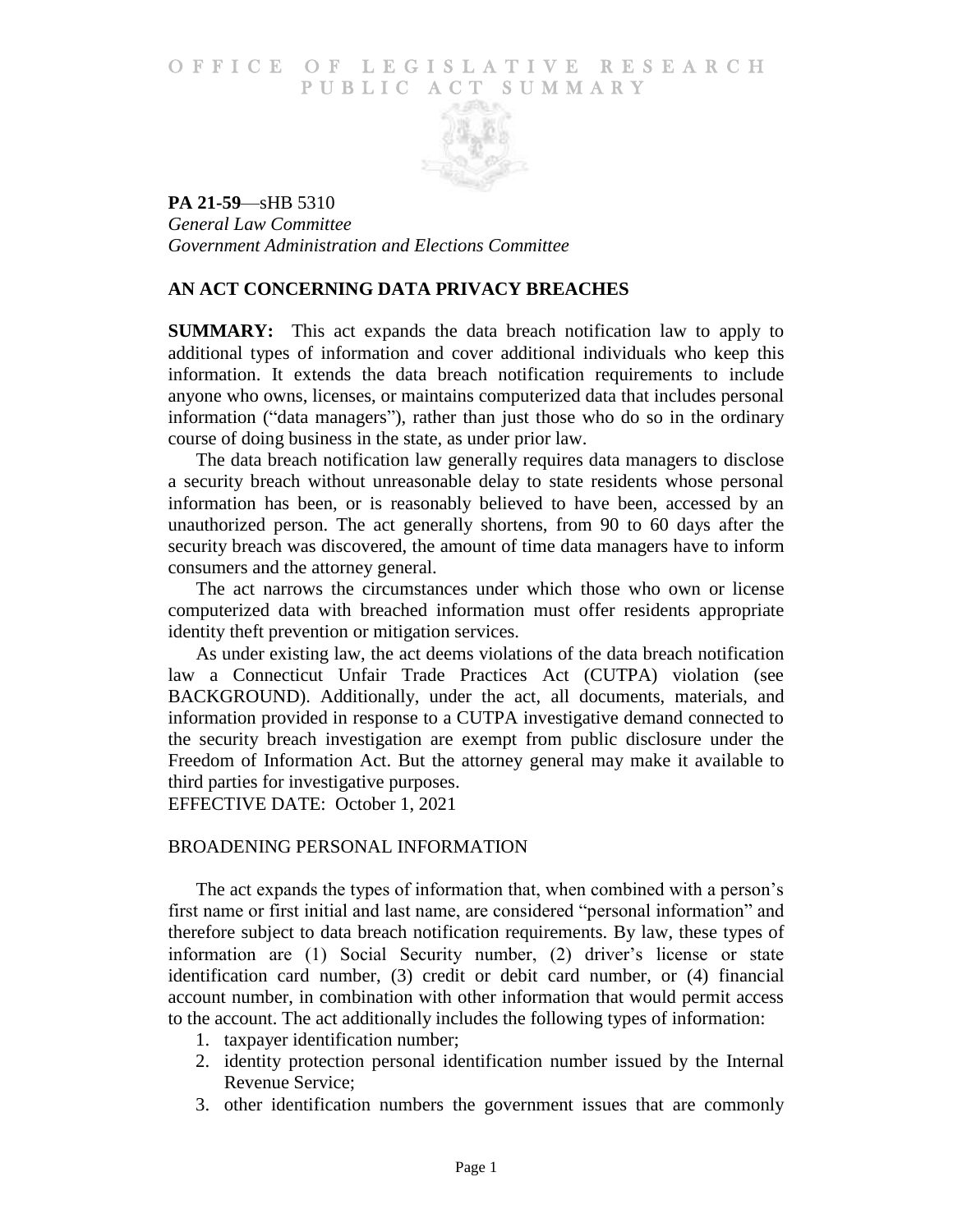used to verify identity, such as passport and military identification numbers;

- 4. information about the person's medical history, mental or physical condition, or medical treatment or diagnosis by a health care professional;
- 5. health insurance policy number or subscriber identification number, or any unique identifier a health insurer uses to identify the person; or
- 6. biometric data generated by electronic measurements of the person's unique physical characteristics used to authenticate or ascertain identity (e.g., fingerprint, voice print, or retina or iris image).

Under the act, "personal information" also includes a person's username or email address, combined with a password or security question and answer that would allow access to an online account (i.e., breach of login credentials).

# SHORTENED NOTIFICATION TIMEFRAME

Under prior law, with some exceptions, data managers must have notified consumers and the attorney general of any data breach within 90 days of discovering it and completed an investigation to determine the incident's nature and scope, identify affected individuals, or restore the data system's integrity. The act eliminates the investigation requirement and shortens the timeframe from 90 to 60 days after the security breach is discovered. The act requires data managers to proceed in good faith to notify additional residents affected by the data breach as quickly as possible if they are identified after the 60-day deadline.

Under prior law, the notification was not required if, after an appropriate investigation and consultation with relevant federal, state, and local law enforcement, the data manager reasonably determined the breach would not likely result in harm to the individuals whose personal information had been acquired and accessed. The act eliminates the consultation requirement and requires data managers to send notice if the breach will harm individuals whose information has been acquired or just accessed.

# IDENTITY THEFT SERVICES

Under prior law, those who owned or licensed computerized data that included personal information were required to offer residents appropriate identity theft prevention or mitigation services when their personal information or nonpublic information was breached or believed to have been breached. By law, these services must be provided for free and last for at least 24 months. The act eliminates this requirement for breaches of nonpublic information and narrows the types of personal information breaches subject to the requirement to only breaches of Social Security numbers and taxpayer identification numbers.

By law, "nonpublic information" is data and information that is not publicly available, not related to a consumer's age or gender, and that (1) would materially affect a licensee's business, operation, or security if disclosed or used without authorization; (2) is created by or derived from a consumer or health care provider and concerns behavioral, mental, or physical health, or health care services or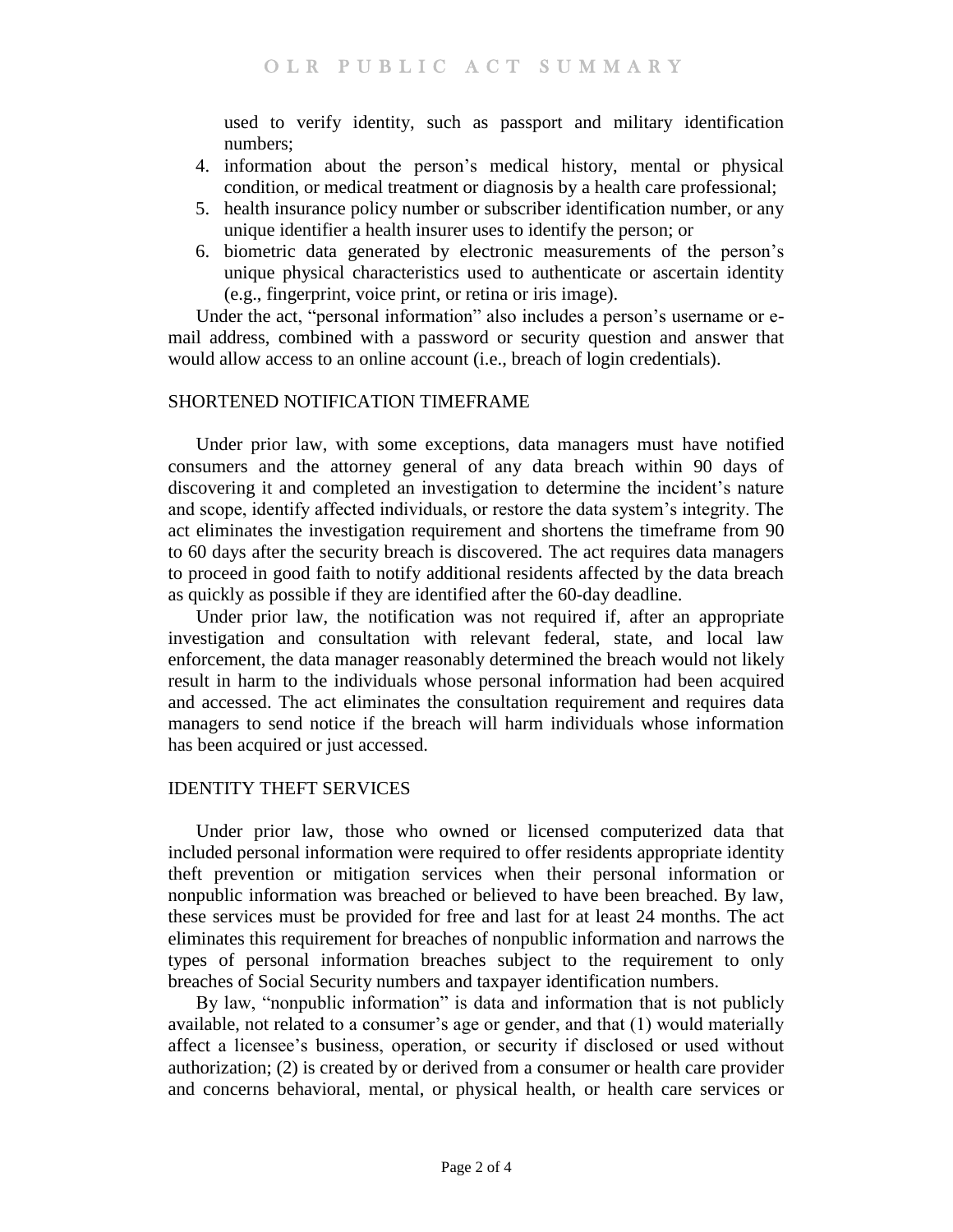payments; or (3) concerns a consumer's name, number, or other identifiable information that can identify a consumer when used in combination with an access or security code to a consumer's financial account; account, credit, or debit card number; biometric records; driver's license or nondriver identification number; or Social Security number (CGS § 38a-38(b)(9)).

## NOTICE REQUIREMENTS

#### *E-mail Account Breach*

By law, notice to a resident may be provided through written, telephonic, or electronic notice. Substitute notice may be given if (1) the first three methods would cost more than \$250,000, (2) the affected class is over 500,000 people, or (3) there is insufficient contact information. One type of substitute notice is by email.

The act prohibits data managers that furnish e-mail accounts from complying with the data breach notification law by e-mailing the breached e-mail account if they cannot reasonably verify the affected resident's receipt of the notification. In such an event, data managers must provide notice by another method (e.g., written or telephone) or by clear and conspicuous notice delivered to the resident online when the resident is connected to the account from an Internet Protocol address or an online location the data manager knows the resident customarily uses to access the account.

## *Login Credentials*

Under the act, for instances of data breaches involving login credentials (i.e., username and e-mail), data managers may provide notice in electronic or other form. The provided notice directs the resident whose personal information was breached, or is reasonably believed to have been breached, to promptly change any password or security question and answer or take other appropriate steps to protect the affected online account and other online accounts with the same information or questions.

## FEDERAL HEALTH DATA PRIVACY COMPLIANCE

Under the act, data managers that are subject to and in compliance with the privacy and security standards of the Health Insurance Portability and Accountability Act of 1996 (HIPAA) and the Health Information Technology for Economic and Clinical Health Act (HITECH, see BACKGROUND) are deemed to be in compliance with the state data breach notification law under certain conditions. To be in compliance, data managers must:

- 1. notify the attorney general within the same timeframe under the state data breach notification law if they are required to notify Connecticut residents under HITECH and
- 2. provide appropriate identity theft prevention and mitigation services for up